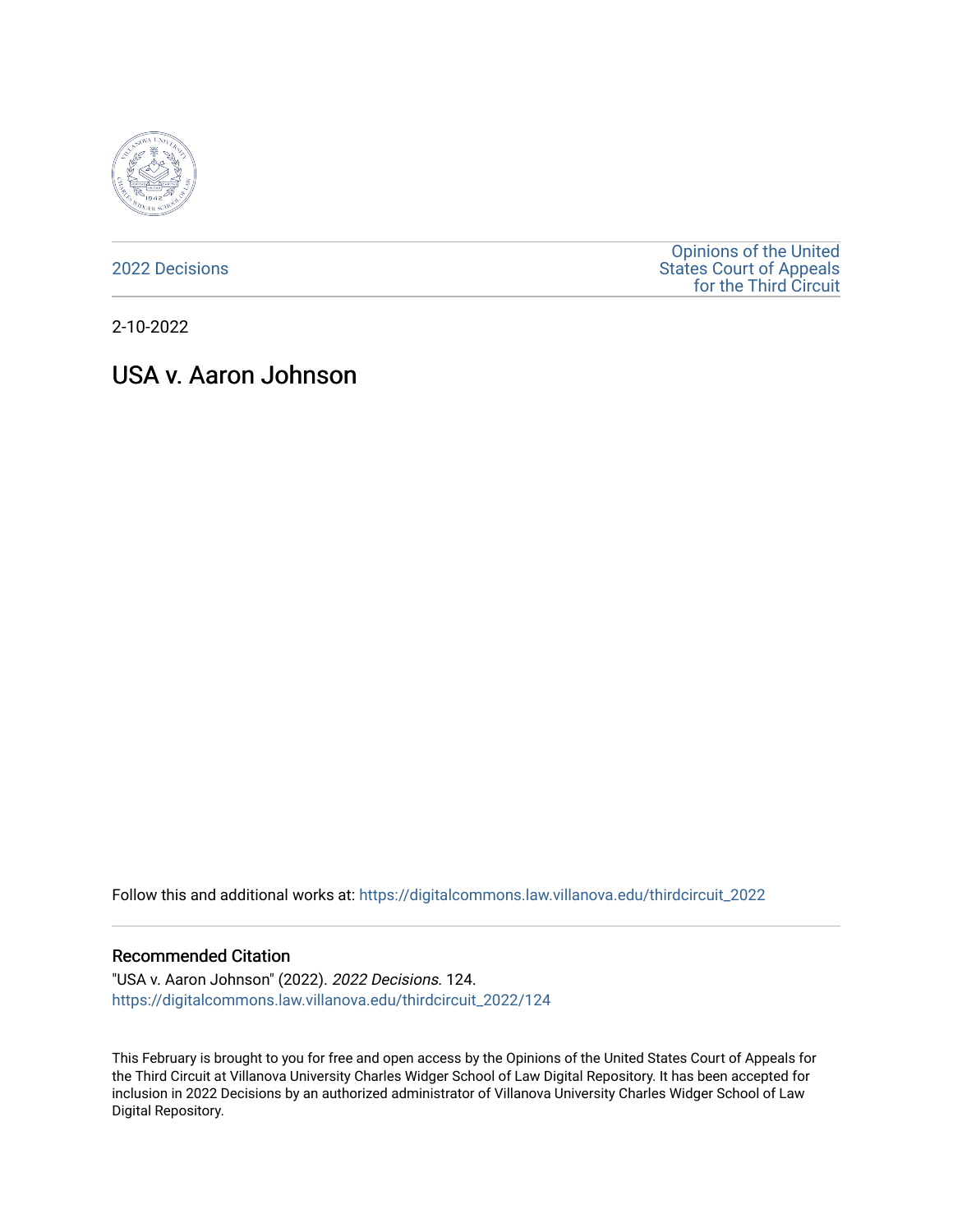## **NOT PRECEDENTIAL**

# UNITED STATES COURT OF APPEALS FOR THE THIRD CIRCUIT

 $\frac{1}{2}$ 

No. 21-1392  $\mathcal{L}=\mathcal{L}$ 

# UNITED STATES OF AMERICA

v.

AARON JOHNSON, Appellant

Appeal from the United States District Court for the Middle District of Pennsylvania (D.C. Criminal Action No. 1-19-cr-00294) District Judge: Honorable John E. Jones, III

 $\frac{1}{2}$ 

 $\frac{1}{2}$ 

Submitted under Third Circuit L.A.R. 34.1(a) on Friday, November 19, 2021

Before: AMBRO, JORDAN, and ROTH, Circuit Judges

(Opinion filed February 10, 2022)

OPINION\* \_\_\_\_\_\_\_\_\_\_\_\_\_\_\_\_

 $\frac{1}{2}$ 

<sup>\*</sup> This disposition is not an opinion of the full Court and, under I.O.P. 5.7, is not binding precedent.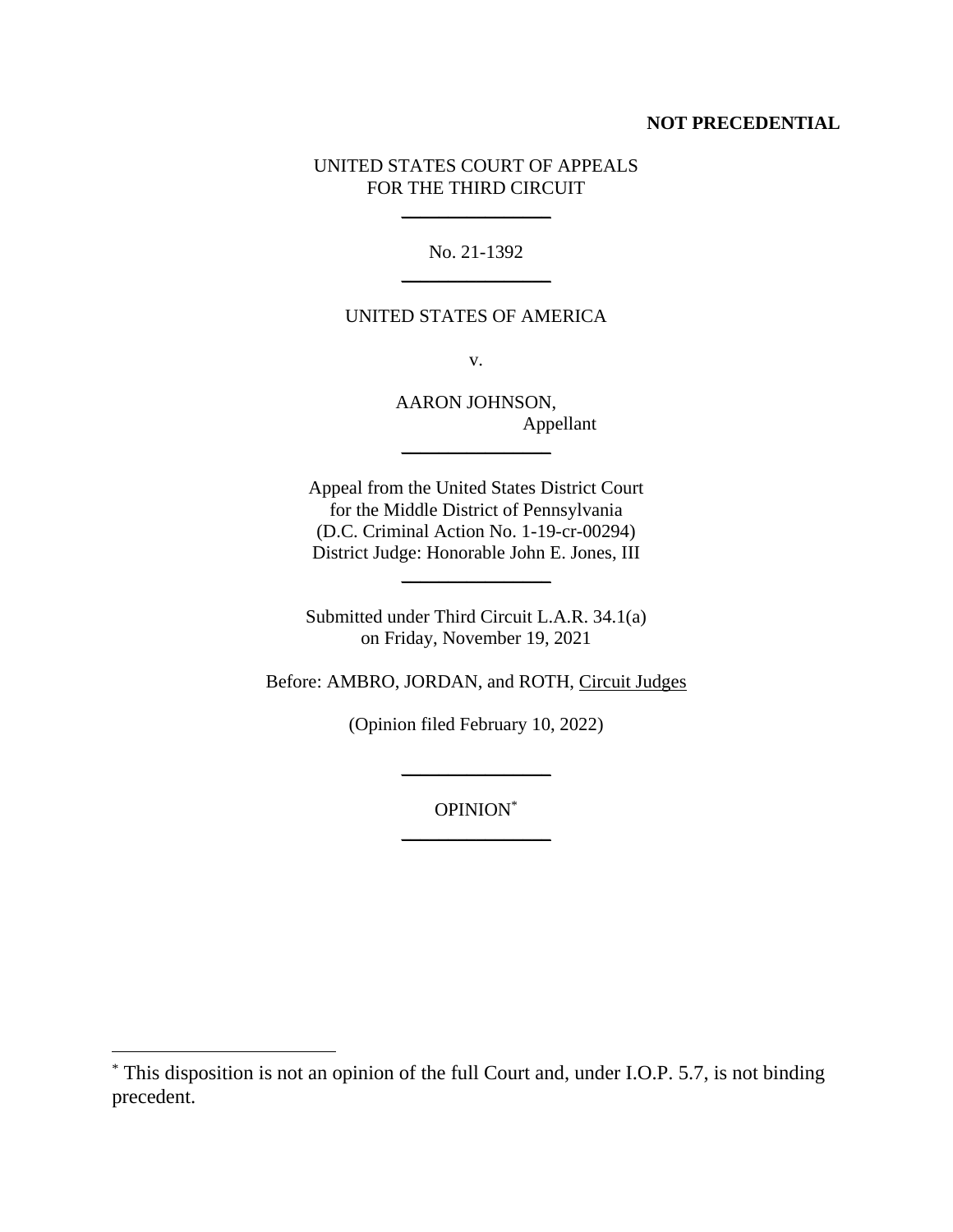#### **ROTH**, Circuit Judge

Aaron Johnson pleaded guilty to four counts of armed bank robbery without a plea agreement. The District Court sentenced him to 132 months' imprisonment. Johnson appealed. His counsel submits that Johnson's appeal presents no nonfrivolous issues and moves to withdraw under *Anders v. California.*<sup>1</sup> We will grant the motion and affirm.

**I**

Police arrested Johnson following a high-speed chase shortly after his fourth bank robbery in a string of similar incidents spanning six months. The government charged Johnson with four counts of armed bank robbery in violation of 18 U.S.C. § 2113(a) & (d). All four robberies involved the use of a weapon later identified as a "BB gun"; Johnson committed those crimes while on parole from a prior state robbery conviction. He confessed to committing all four robberies, and he entered a guilty plea with his appointed counsel.

Johnson raised a single objection to the presentence-investigation report. He challenged the four-level enhancement applied for use of a dangerous weapon under  $\S 2B3.1(b)(2)(D)$  of the United States Sentencing Guidelines. Johnson objected that, while he may have "brandished" the gun during the robberies and was therefore subject to a three-level enhancement, he never "otherwise used" the gun and thus should not receive a four-level enhancement. During the sentencing hearing, however, Johnson withdrew this objection. With the objection withdrawn, the court imposed a sentence of 132 months' imprisonment, a sentence in the middle of the recommended Guidelines range.

 $1$  386 U.S. 738 (1967).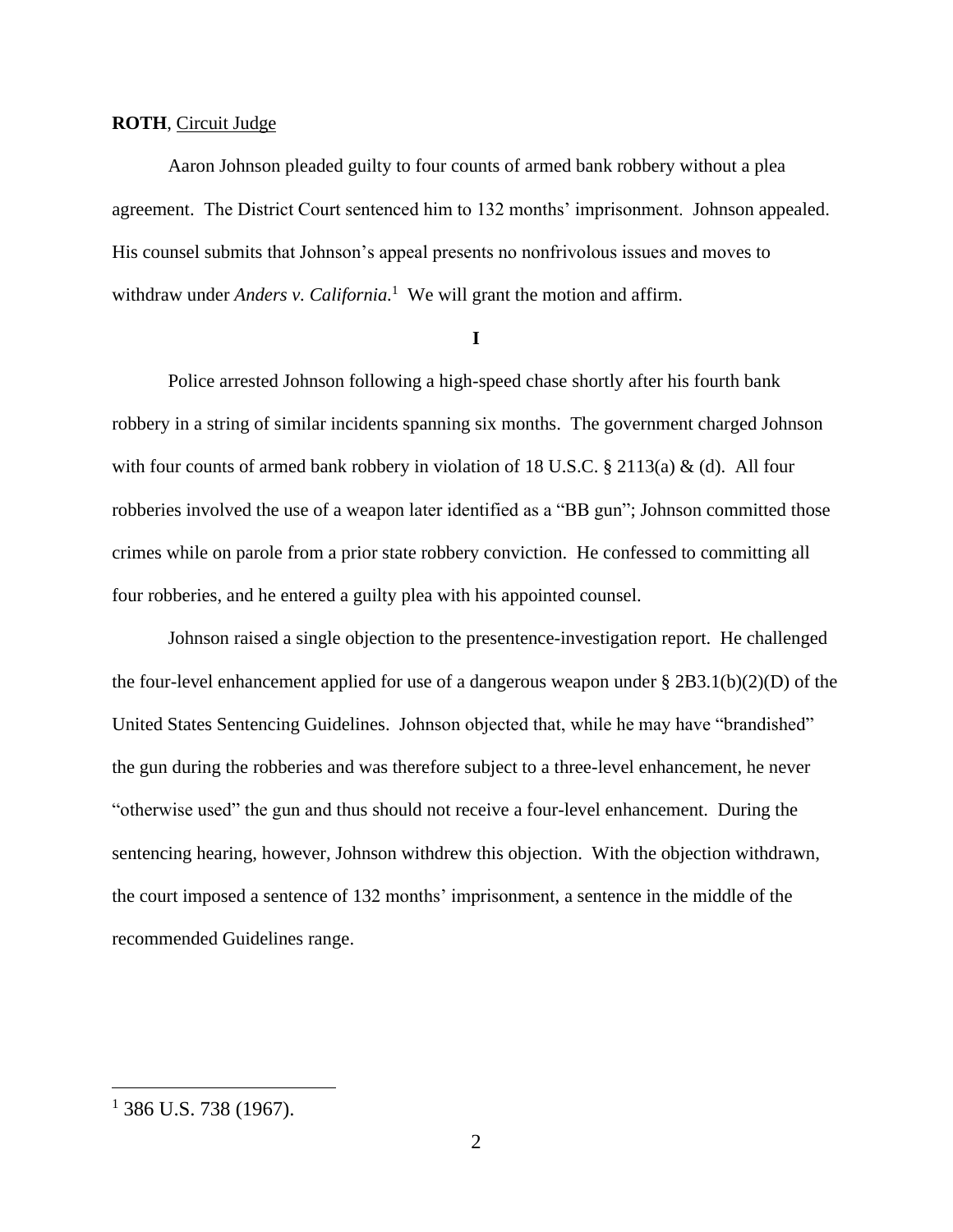Our Local Appellate Rule 109.2(a) allows defense counsel to move to withdraw and file an accompanying brief when counsel has reviewed the record and concludes that "the appeal presents no issue of even arguable merit." <sup>3</sup> When counsel submits an *Anders* brief, we must decide "(1) whether counsel adequately fulfilled the rule's requirements; and (2) whether an independent review of the record presents any nonfrivolous issues."<sup>4</sup>

Here, counsel's *Anders* brief is adequate because it both reveals that "counsel has thoroughly examined the record in search of appealable issues" and explains "why the issues are frivolous."<sup>5</sup> The brief demonstrates a thorough examination of the record and endorses the validity of Johnson's conviction and the reasonableness of his sentence. It also identifies potentially appealable issues and explains why they lack merit.

We must also review the record to determine whether the appeal "lacks any basis in law or fact."<sup>6</sup> We conclude that it does. The first potentially appealable issue is whether the District Court erred by accepting Johnson's guilty plea to armed robbery in violation of 18 U.S.C. § 2113(d), which requires that the defendant "use . . . a dangerous weapon or device." Because the record shows that Johnson used a "BB gun," the potentially appealable issue is whether the "BB gun" qualifies as a "dangerous weapon." However, as Johnson's counsel notes, the Supreme Court has held that a wooden gun amounted to a "dangerous weapon" because a

<sup>2</sup> We have subject-matter jurisdiction under 28 U.S.C. § 1291 and 18 U.S.C. § 3742(a). We exercise plenary review over legal conclusions and clear-error review for factual findings. *See Simon v. Gov't of V.I.*, 679 F.3d 109, 114 (3d Cir. 2012). <sup>3</sup> 3d Cir. L.A.R. 109.2(a).

<sup>4</sup> *United States v. Youla*, 241 F.3d 296, 300 (3d Cir. 2001). An issue is frivolous if it "lacks any basis in law or fact." *McCoy v. Court of Appeals of Wis., Dist. 1*, 486 U.S. 429, 438 n.10 (1988).

<sup>5</sup> *Youla*, 241 F.3d at 300.

<sup>6</sup> *McCoy*, 486 U.S. at 438 n.10 (1988).